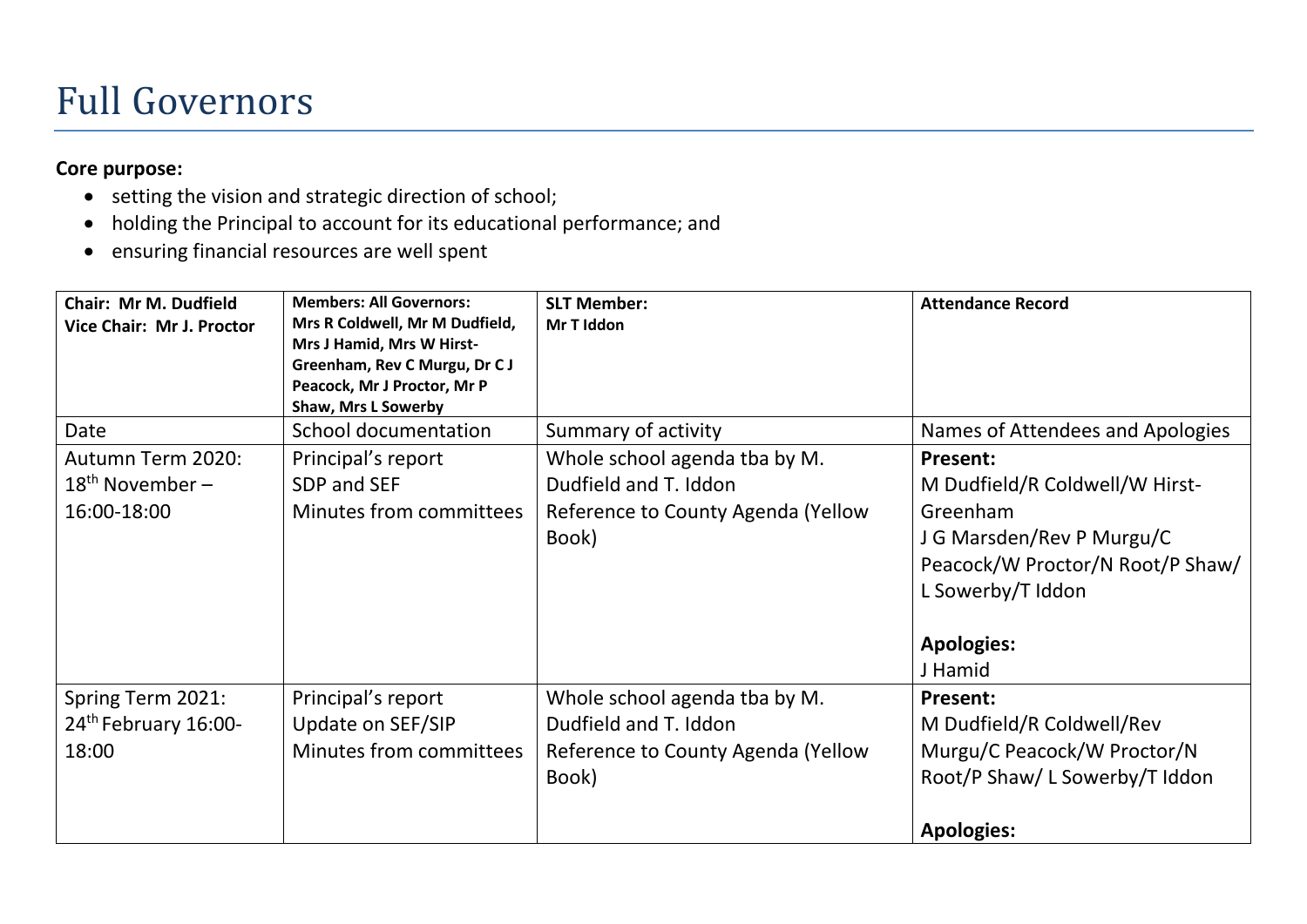|                                                |                                                                    |                                                                                                       | J Hamid                                                                                                                                         |
|------------------------------------------------|--------------------------------------------------------------------|-------------------------------------------------------------------------------------------------------|-------------------------------------------------------------------------------------------------------------------------------------------------|
| Summer Term 2021:<br>$9^{th}$ June 16:00-18:00 | Principal's report<br>Update on SEF/SIP<br>Minutes from committees | Whole school agenda tba by M.<br>Dudfield and T. Iddon<br>Reference to County Agenda (Yellow<br>Book) | Absent: W Hirst-Greenham<br>Present:<br>M Dudfield/R Coldwell/W Hirst-<br>Greenham/Rev Murgu/C<br>Peacock/W Proctor/N Root/L<br>Sowerby/T Iddon |
|                                                |                                                                    |                                                                                                       | <b>Apologies:</b><br>P Shaw/J Hamid                                                                                                             |

# School Improvement Committee (*Local Governing Body*)

### **Core purpose:**

- Setting the vision and strategic direction of the school
- Holding the Principal to account
- This is a more informal and responsive group to enable the Governors and Principal to work together on current pressing issues and to develop a common vision for the future as well as exploring progress against the school development plan (*Reports to the Trust Standards Committee*)

| <b>Chair: Mr M. Dudfield</b> | Members: Mr M Dudfield/Mr J G   SLT Member:<br>Marsden/<br>Dr C Peacock | Mr T Iddon          | <b>Attendance Record</b>         |
|------------------------------|-------------------------------------------------------------------------|---------------------|----------------------------------|
| Date                         | School documentation                                                    | Summary of activity | Names of Attendees and Apologies |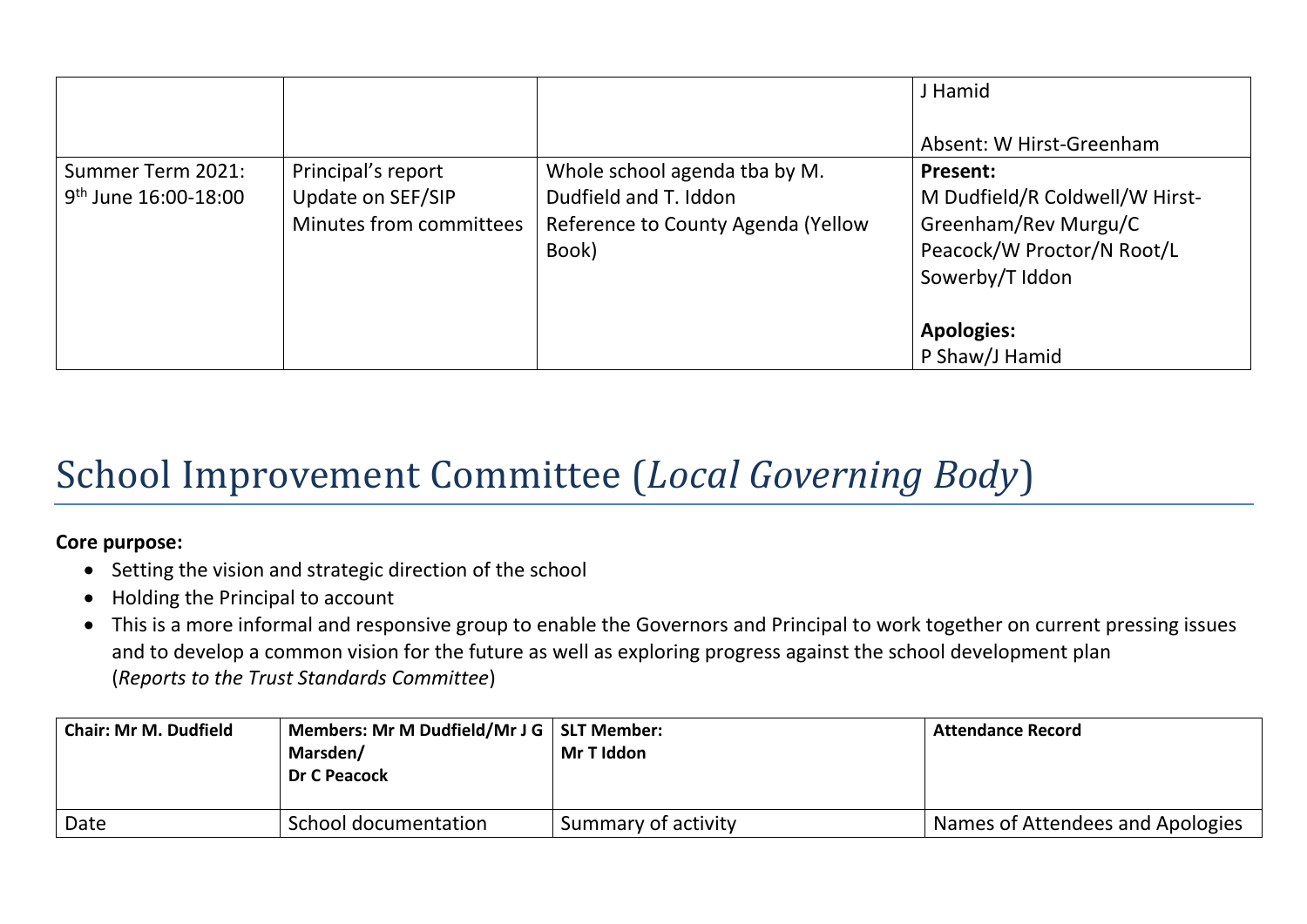| Spring 2021:   | Update on progress towards | Governors satisfy themselves that       | <b>Present:</b>                |
|----------------|----------------------------|-----------------------------------------|--------------------------------|
| January, 27th  | SDP and any amendments to  | sufficient progress is being made       | M Dudfield/C Peacock/J         |
| 16:00-17:30pm  | <b>SEF</b>                 | towards the SDP and view amendments     | Proctor/Tiddon/N Root          |
| <b>Virtual</b> | Analysis RAISE online      | to the SEF if necessary.                |                                |
|                | Data dashboard             |                                         | <b>Apologies:</b>              |
|                |                            | Governors review the validated data     | J Hamid/R Coldwell/Rev Murgu/P |
|                |                            | with the Principal and use Endeavour to | Shaw                           |
|                |                            | review progress towards targets and     |                                |
|                |                            | address any current issues.             |                                |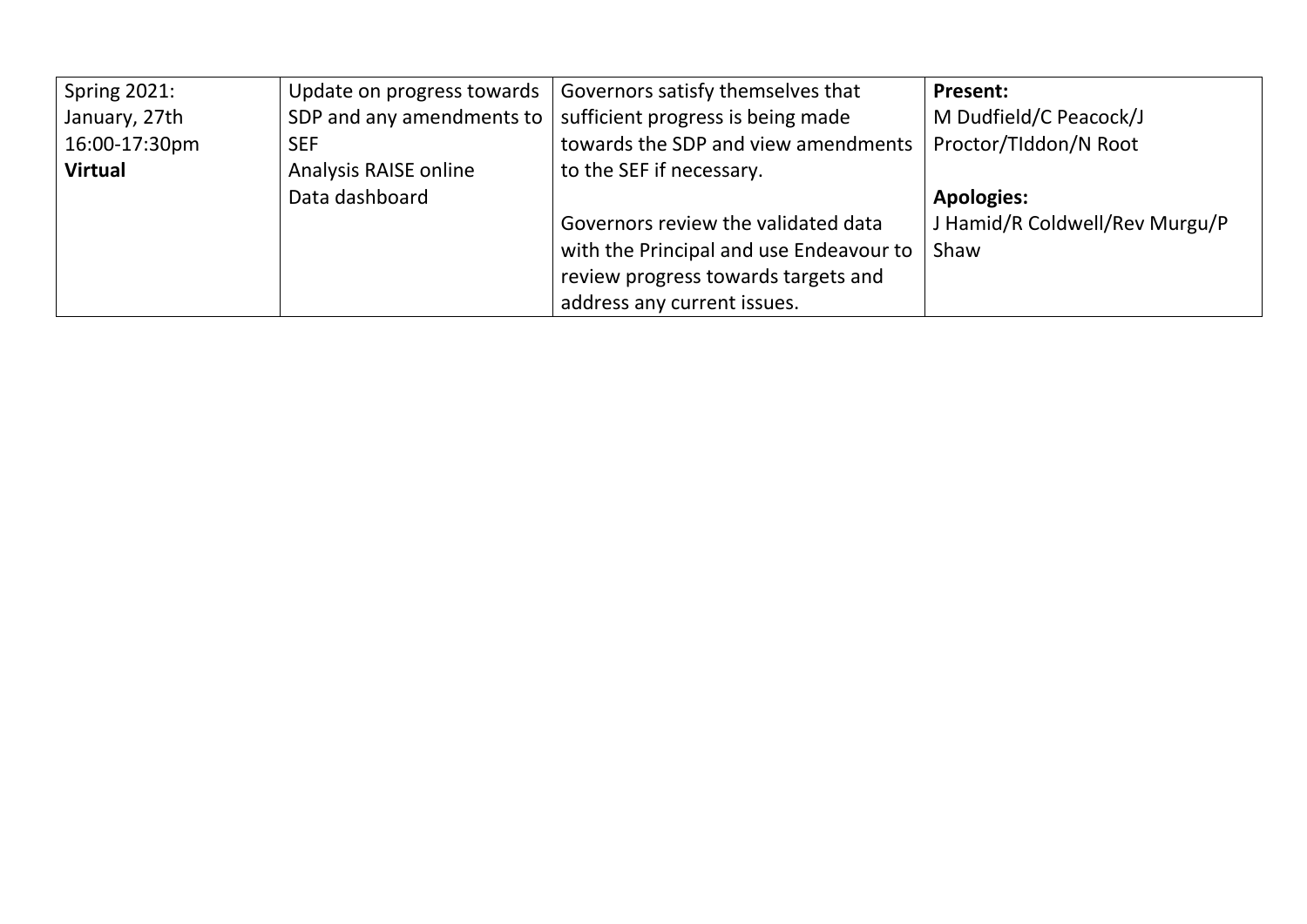# Student Welfare Committee (*Local Governing Body*)

**Core purpose:** To ensure the needs of all students are met and to ensure robust action is taken when there is any inequality or underachievement.

| Chair: Mr J. G. Marsden             | Members: Mrs J. Hamid, Mr J G. Marsden,<br>Rev C. Murgu, Mrs L Sowerby | <b>SLT Member: Mr O. Bullock</b> | <b>Attendance Record</b>     |
|-------------------------------------|------------------------------------------------------------------------|----------------------------------|------------------------------|
| <b>Date</b>                         | <b>School documentation</b>                                            | <b>Activity</b>                  | Names of Attendees and       |
|                                     |                                                                        |                                  | Apologies                    |
| Autumn 2020:                        | Progress <sub>2</sub>                                                  | Receive a report on exclusions   | Present:                     |
| Wednesday, 14th                     | Receive an annual report of the                                        | Receive a report on attendance   | R Coldwell/L Sowerby/J       |
| October 16:30-18:00                 | training of staff regarding welfare                                    | To satisfy themselves that       | Proctor/M Dudfield/N Root/P  |
| <b>Meeting Room</b>                 | including safeguarding                                                 | students who are under           | Shaw/T Iddon/O Bullock/J Fox |
|                                     |                                                                        | performing at Progress 2 are     |                              |
|                                     |                                                                        | receiving appropriate support    | <b>Apologies:</b>            |
|                                     |                                                                        |                                  | J Hamid/Rev Murgu            |
| <b>Spring 2021:</b>                 | Progress 4                                                             | Receive a report on exclusions   | <b>Present:</b>              |
| Wednesday, 3 <sup>rd</sup> February | SEN policy review                                                      | Receive a report on attendance   | R Coldwell/Rev Murgu/L       |
| 16:30-18:00                         | SEN offer amended                                                      | To satisfy themselves that       | Sowerby/J Proctor/N Root/    |
| <b>Virtual</b>                      |                                                                        | students who are under           | P Shaw/T Iddon/O Bullock     |
|                                     |                                                                        | performing at Progress 4 are     |                              |
|                                     |                                                                        | receiving appropriate support    | <b>Apologies:</b>            |
|                                     |                                                                        |                                  | J Hamid/M Dudfield/          |
| <b>Summer 2021:</b>                 | Progress 6                                                             | Receive a report on exclusions   | Present:                     |
| Wednesday, 12 <sup>th</sup> May     | Review homeschool agreement                                            | Receive a report on attendance   | J G Marsden/Rev Murgu/R      |
| 16:30-18:00                         |                                                                        | To satisfy themselves that       | Coldwell/T Iddon/O Bullock/J |
| <b>Meeting Room</b>                 |                                                                        | students who are under           | Fox                          |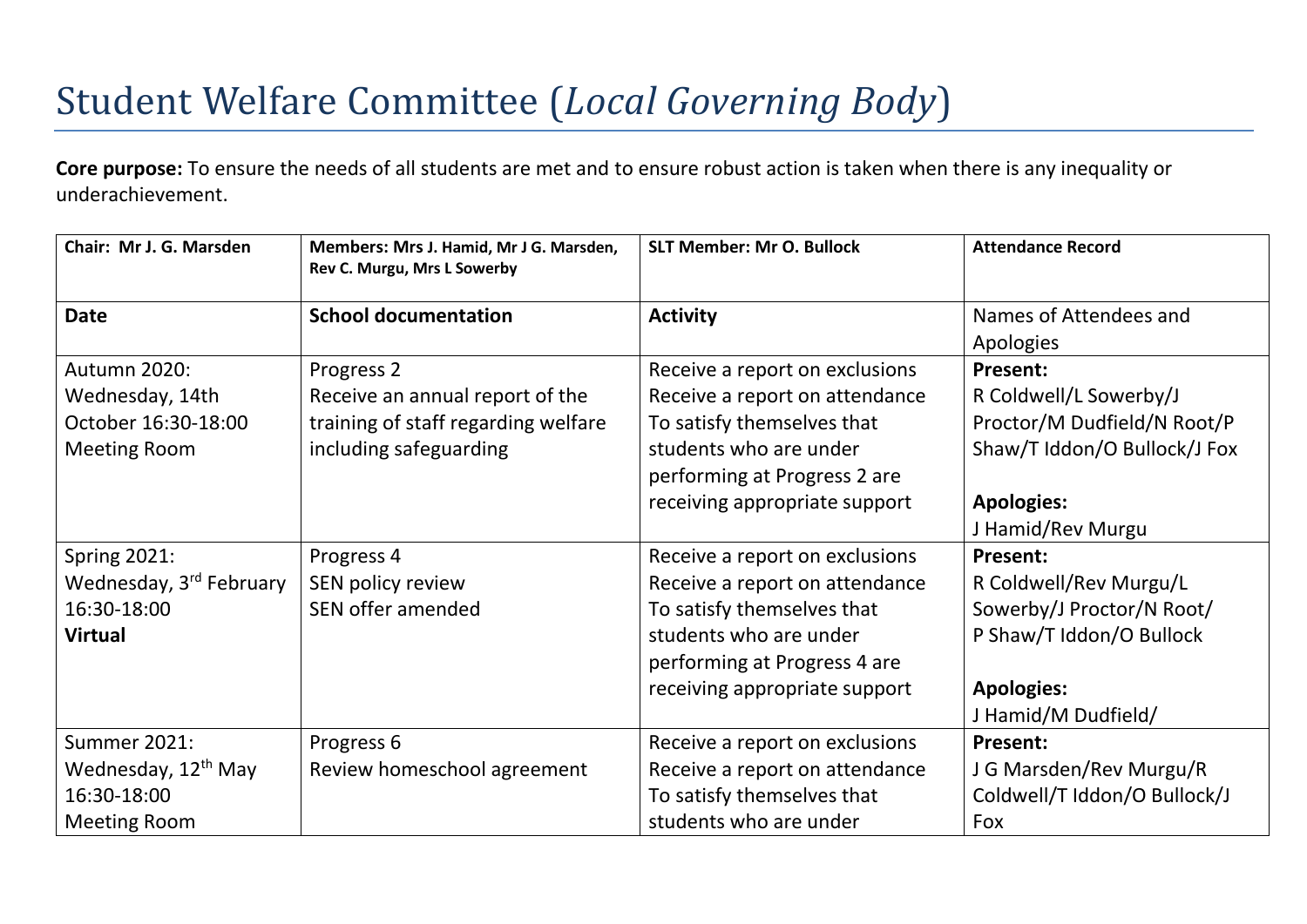|  | performing at Progress 1 are<br>receiving appropriate support. | <b>Apologies:</b><br>  M Dudfield/J Hamid/L |
|--|----------------------------------------------------------------|---------------------------------------------|
|  | Receive a report on bullying and<br>racial incidents           | Sowerby/J Proctor                           |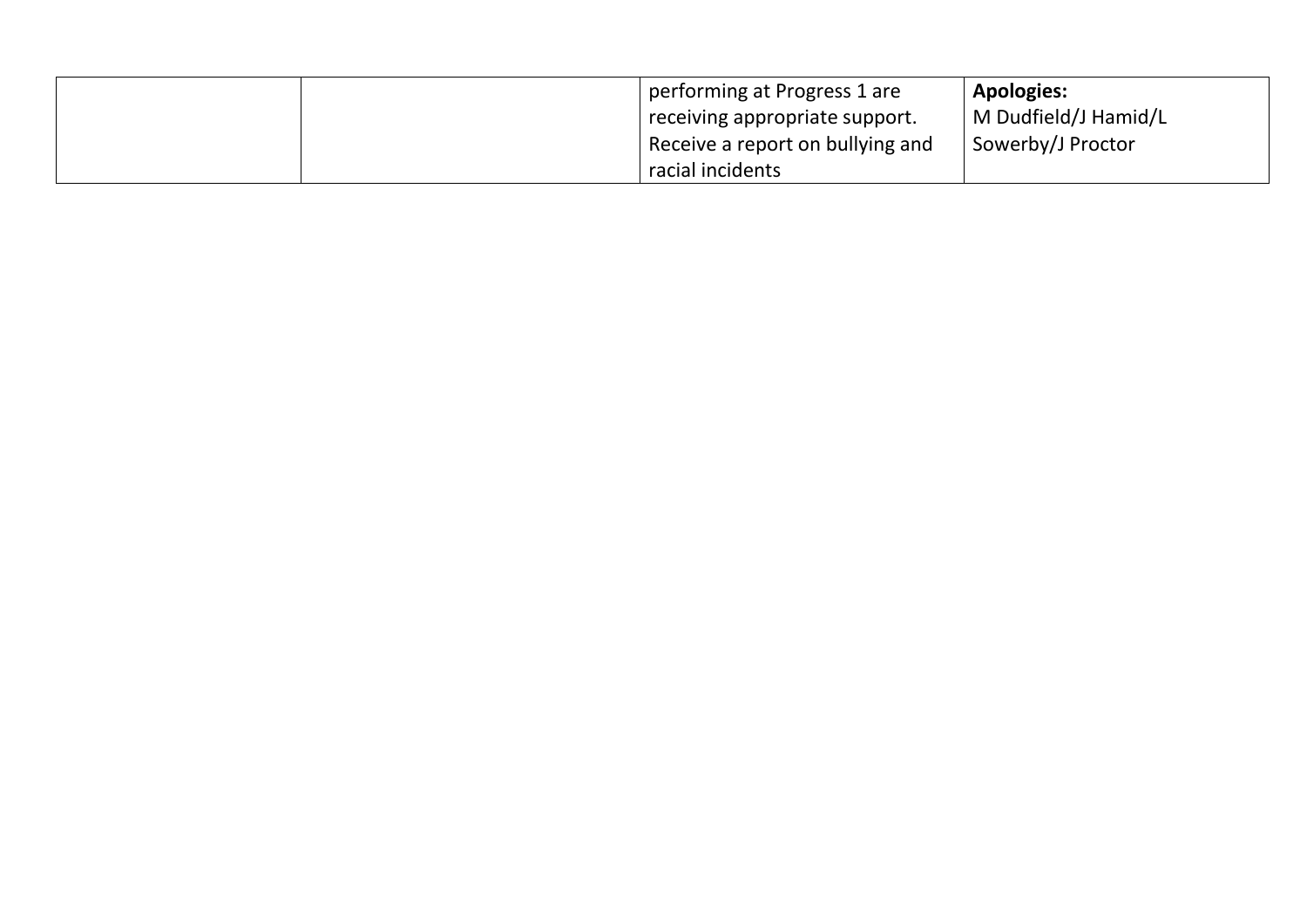# Curriculum Committee/Staffing Committee (*Local Governing Body*)

**Core purpose:** To hold the school to account in response to the massive national changes in curriculum and to ensure the curriculum models are fit for purpose. Ensuring the financial resources of the school are well spent with regards to staffing Holding the school to account for developing a highly qualified workforce who can meet the needs of the students.

| <b>Chair: Mr J G Marsden</b>                                                            | Members: Miss N Root, Mrs J.<br>Hamid,<br>Mr J. G. Marsden, Dr C. Peacock,<br>Mr P. Shaw,                                                                                                                                                                                                                                       | <b>SLT Member: Mr T. Iddon</b>                                                                                                                                                                                                                                                                                                                                                    | <b>Attendance Record</b>                                                                                                                       |
|-----------------------------------------------------------------------------------------|---------------------------------------------------------------------------------------------------------------------------------------------------------------------------------------------------------------------------------------------------------------------------------------------------------------------------------|-----------------------------------------------------------------------------------------------------------------------------------------------------------------------------------------------------------------------------------------------------------------------------------------------------------------------------------------------------------------------------------|------------------------------------------------------------------------------------------------------------------------------------------------|
| Date                                                                                    | School documentation                                                                                                                                                                                                                                                                                                            | Activity                                                                                                                                                                                                                                                                                                                                                                          | Names of Attendees and Apologies                                                                                                               |
| Autumn 2020:<br>Wednesday, 7th October<br>17:30-19:00<br>Meeting Room<br><b>Virtual</b> | Receive a report on the<br><b>GCSE and A-Level results.</b><br>CPD calendar and<br>assessment of staff training<br>needs from performance<br>management<br>A report of the quality of the<br>workforce at performance<br>management (anonymized)<br>A report from the staff<br>welfare group with<br>recommendations for action | Curriculum Committee to use SEF and<br>SDP to plan work for the year.<br>To ensure the CPD calendar meets the<br>needs of staff and provides suitable<br>development opportunities, challenge<br>and support.<br>To review the quality of the staff and<br>question the Principal regarding<br>intervention and progression.<br>To review the progress of NQTS and<br><b>GTPS</b> | Present:<br>P Shaw/W Hirst-Greenham/J<br>Proctor/M Dudfield/T Iddon/L<br>Sowerby/R Coldwell/A Barnes<br><b>Apologies:</b><br>J Hamid/C Peacock |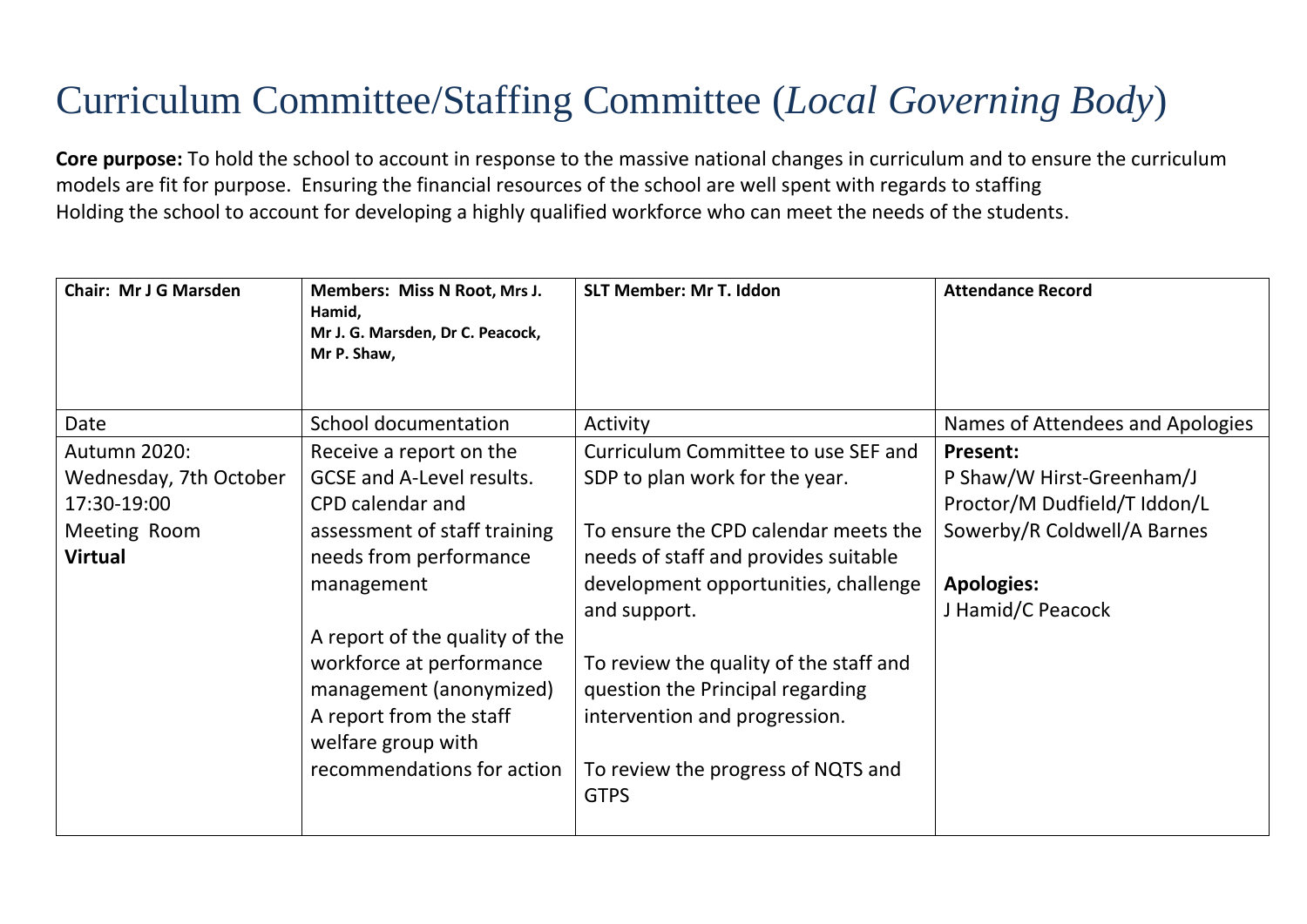|                                                                                  | To review all policies with<br>regard to staffing                                                                                                                                                 | To ensure the wellbeing of staff and<br>support is available when necessary.                                                                                                                |                                                                                                                                                                     |
|----------------------------------------------------------------------------------|---------------------------------------------------------------------------------------------------------------------------------------------------------------------------------------------------|---------------------------------------------------------------------------------------------------------------------------------------------------------------------------------------------|---------------------------------------------------------------------------------------------------------------------------------------------------------------------|
| <b>Spring 2021:</b><br>Wednesday, 10th<br>February 17.30-19:00<br><b>Virtual</b> | Plan to deliver Independent<br><b>CEIAG to Years 8-13</b><br>Sex and relationships<br>education policy review<br>Options numbers update<br>Whole school agenda tba by<br>M. Dudfield and T. Iddon | Review policies relating to curriculum<br>matters                                                                                                                                           | Present:<br>C Peacock/W Hirst-Greenham/J<br>Proctor/M Dudfield/R Coldwell/N<br>Root/T Iddon/A Newsham<br><b>Apologies:</b><br>P Shaw/J Hamid/L Sowerby/Rev<br>Murgu |
| Summer 2021<br>Wednesday, 19 <sup>th</sup> May<br>17:30-19:00                    | To review the curriculum<br>offer for 21/22<br>Whole school agenda tba by<br>M. Dudfield and T. Iddon<br>SEN Staffing Structure -<br>review support staff<br>structure<br>NQT provision check     | Update on staffing for next academic<br>year<br>Annual review of the SEN support staff<br>against student need.<br>Annual review of other support staff<br>against the needs of the school. | Present:<br>P Shaw/W Hirst-Greenham/J<br>Proctor/M Dudfield/I Iddon/L<br>Sowerby/R Coldwell/A Barnes<br><b>Apologies:</b><br>J Hamid/C Peacock                      |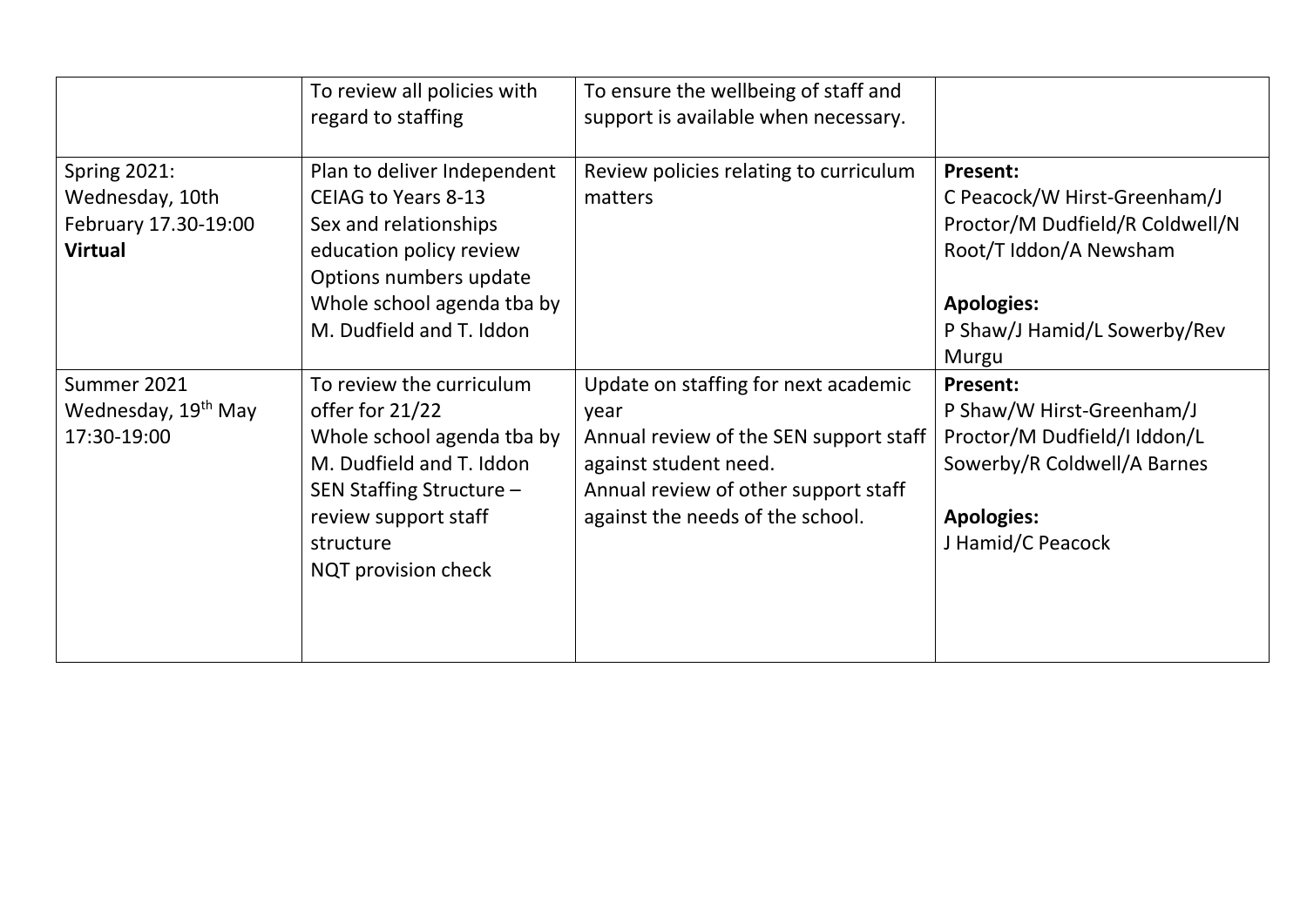## Finance Committee: (*Local Governing Body*)

### **Core purpose: To protect public resources and ensure the value for money is achieved**  (*Reports to the Trust Finance Board)*

| Chair:               | <b>Members: P Shaw/M Dudfield/C J</b> | <b>SLT Member:</b>                      | <b>Attendance Record</b> |
|----------------------|---------------------------------------|-----------------------------------------|--------------------------|
| Mr. M. Dudfield      | Peacock/J Hamid                       | Mr T. Iddon                             |                          |
|                      |                                       | <b>Associate member: C Houghton</b>     |                          |
| Date                 | School documentation                  | Activity                                | Names of Attendees and   |
|                      |                                       |                                         | Apologies                |
| <b>Spring 2021:</b>  | Roles and responsibilities with       | Governors scrutinize proposed staffing  |                          |
| Wednesday, 3rd       | regard to finance reviewed            | levels, student numbers and projected   |                          |
| February             | CLFP projection for 2020/21           | <b>CLFP</b>                             |                          |
| 15:00-16:30          | Long term projection $-3$ Years       |                                         |                          |
|                      | Benchmarking                          | Governors explore implications of long  |                          |
| <b>Cancelled not</b> | <b>Budget monitoring</b>              | term projections                        |                          |
| quorate              | Budgetary implications of the school  |                                         |                          |
|                      | development plan                      | Governors ensure explore the            |                          |
| <b>CH</b> issued     | Best value report                     | narrative behind any financial savings/ |                          |
| financial            | Reviewing internal financial controls | increased costs relating to internal    |                          |
| statement and        | using SFVS checklist for financial    | financial controls.                     |                          |
| invited              | control                               | Governors agree/question budgetary      |                          |
| comments. No         |                                       | implications of the school              |                          |
| queries were         |                                       | development plan                        |                          |
| received.            |                                       |                                         |                          |